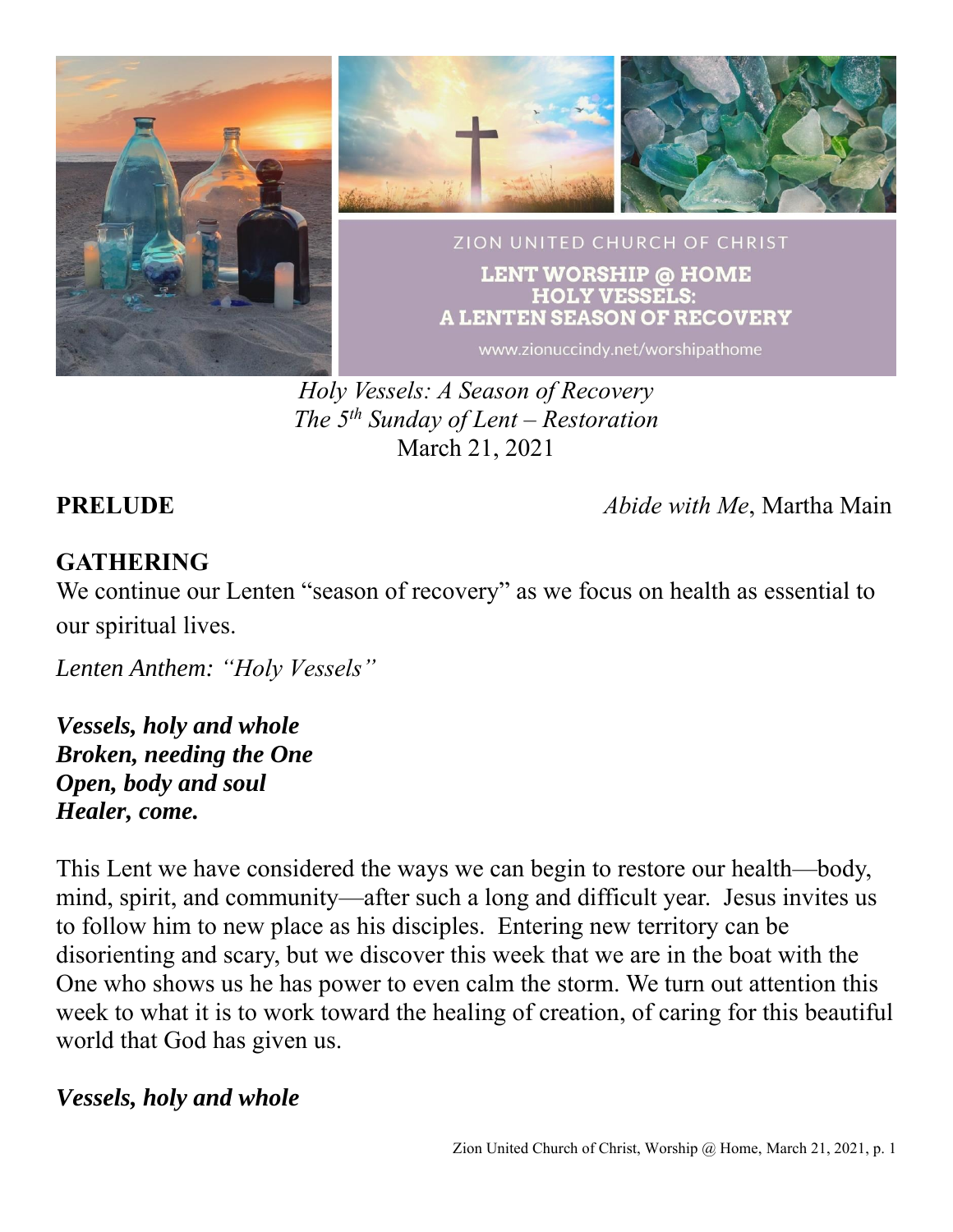*Broken, needing the One Open, body and soul Healer, come.*

**CENTERING HYMN** *Praise the One Who Breaks the Darkness* Zion Virtual Choir

## **WE CONFESS OUR SINS TO GOD**

Let us acknowledge our need to restore, repair, renew our Holy Vessels, especially this holy container of life on which we live–this very planet. Let us pray:

Life-giving God, in the beginning, you created this universe with a phrase, "Let there be…" and the waters and dry land, the sky and the creatures were formed. You set humanity among these wonders and invited us to care and honor all things. We have not successfully answered that call. Seeing the abundance as a feast that would never end, we gorged ourselves, taking more than we could replenish at a rate that could not be sustained. We are beginning to comprehend the magnitude, beginning to see that things cannot just keep going "as usual." Too often we think there is nothing we can do–that the change required is too great. It all feels overwhelming and so we look away, sometimes even from the small things that could make a difference for our own community.

Help us, Healer. Show us our ability to chart a different course. Forgive our inaction. Move us to move one step at a time toward greater care for one another. In this silence, we sense and acknowledge our yearning for wholeness. *Time for silent confession…*Amen.

### **ASSURANCE OF GRACE**

Know this: Jesus asks us to do hard things, to make changes, *knowing* we are capable. No. Matter. What. We *can* change in order to heal this jewel planet called home. The calm of Christ in the storm is available. For you, for me, for all. Take a deep breath in to let this truth fill you…and breathe out with the relief of assurance. Thanks be to God. Amen.

**HYMN** *Fairest Lord Jesus,* Martha Main

## **WE HEAR GOD'S WORD** *Matthew 8:18-27*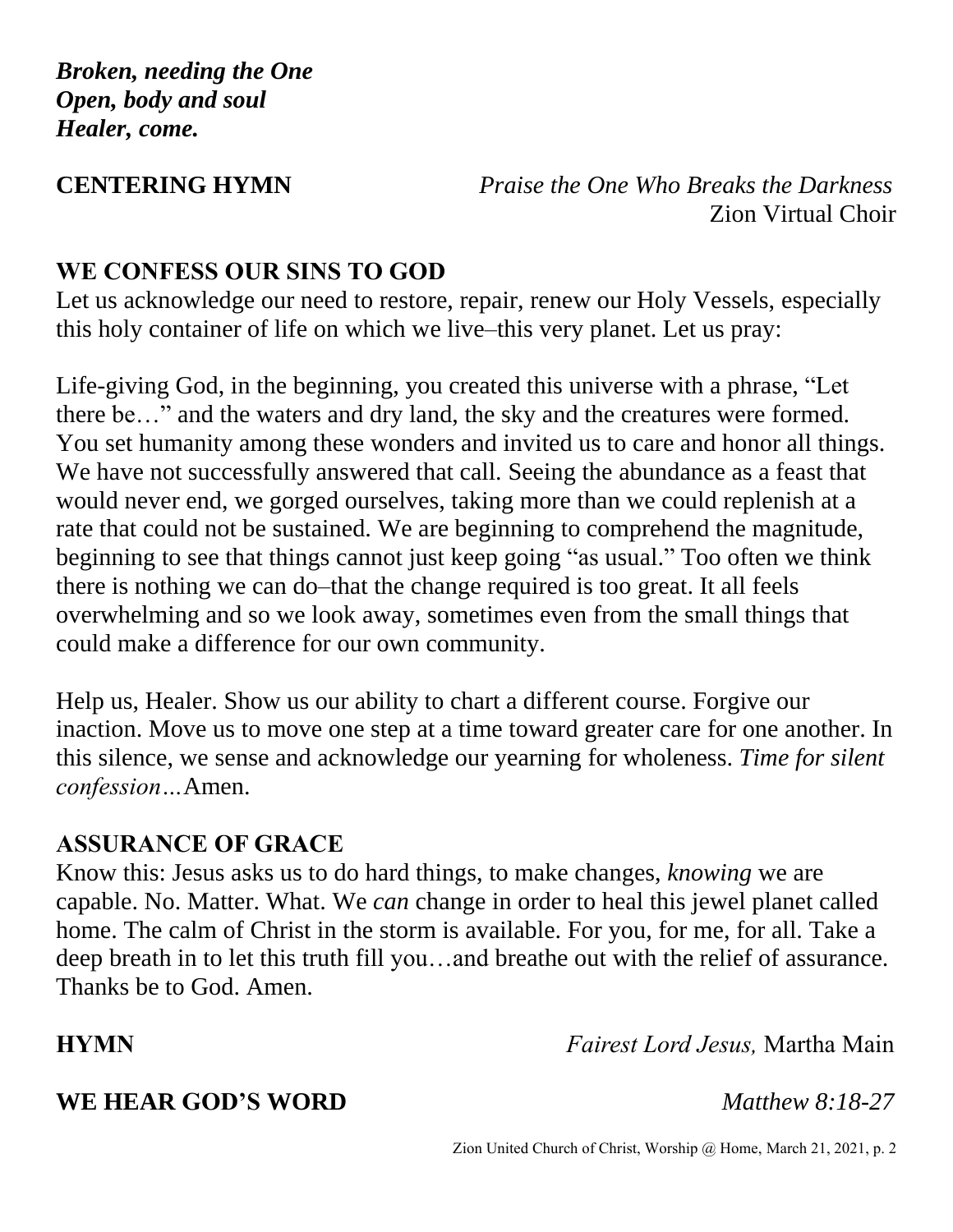Now when Jesus saw great crowds around him, he gave orders to go over to the other side. A scribe then approached and said, "Teacher, I will follow you wherever you go." And Jesus said to him, "Foxes have holes, and birds of the air have nests; but the Son of Man has nowhere to lay his head." Another of his disciples said to him, "Lord, first let me go and bury my father." But Jesus said to him, "Follow me, and let the dead bury their own dead."

And when he got into the boat, his disciples followed him. A windstorm arose on the sea, so great that the boat was being swamped by the waves; but he was asleep. And they went and woke him up, saying, "Lord, save us! We are perishing!" And he said to them, "Why are you afraid, you of little faith?" Then he got up and rebuked the winds and the sea; and there was a dead calm. They were amazed, saying, "What sort of man is this, that even the winds and the sea obey him?"

# **MEDITATION**

# **WE RESPOND TO GOD'S WORD WITH OUR GIVING**

**Invitation** – Jesus invites us to get into the boat with him, to travel to new shores, that we might serve our neighbors. May the offerings we bring today be a sign of our commitment to following in Christ's ways and answering Christ's call.

**March Benevolence** – Our March Benevolence Offering will go to support One Great Hour of Sharing (OGHS). OGHS, part of Our Church's Wider Mission, is the special mission offering of the United Church of Christ that carries God's message of love and hope to people in crisis. The UCC works with international partners to provide sources of clean water, food, education and health care, small business micro-credit, advocacy and resettlement for refugees and displaced persons, and emergency relief and rehabilitation. One Great Hour of Sharing also supports domestic and international ministries for disaster preparedness and response. If you'd like to support OGHS, please, clearly indicated on your envelope, check, or PayPal note what portion of your donation you'd like to go to support this ministry.

You can mail your offerings to our office. We check the mail regularly. Zion United Church of Christ 8916 E. Troy Ave. Indianapolis, IN 46239